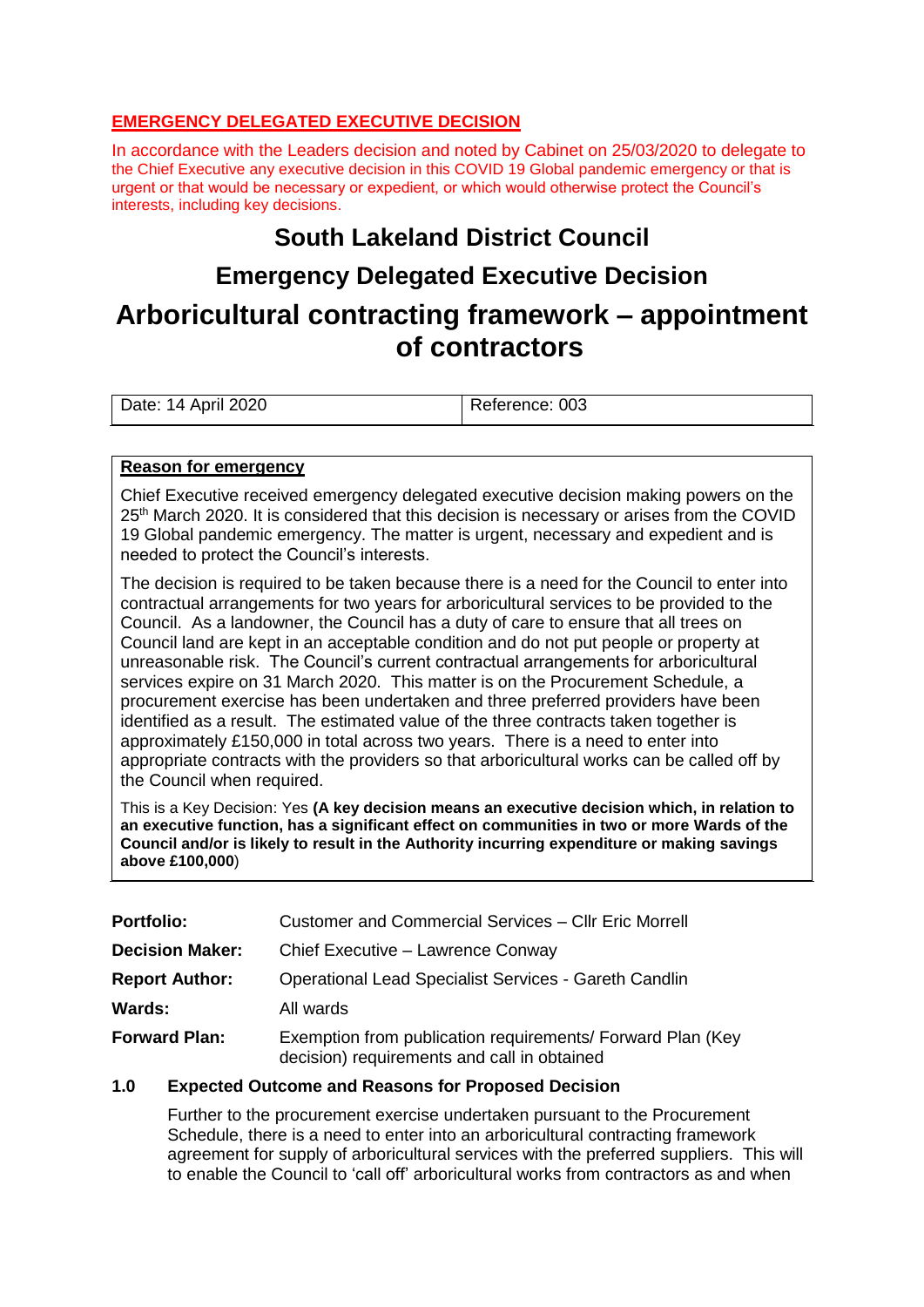needed in order that the Council may comply with its duty as landowner to keep trees on Council land in an acceptable condition.

- **2.0 Proposed Decision**
- **2.1 It is recommended that the Chief Executive:-**

**(1) Agrees to appoint each of the three proposed contractors identified during the procurement exercise (Bergen Arbortech, Greaves Tree Services Ltd and South Lakes Tree Surgeons and Landscapes Limited) to an arboricultural contracting framework for the provision of arboricultural services to the Council for two years and delegates authority to the Lead Specialist Legal Governance and Democracy to enter into the appropriate contractual arrangement accordingly; and**

**(2) Delegates authority to the Council's Arboriculture Specialist to 'call off' works under the framework agreement for the provision of arboricultural services as and when necessary in accordance with the contractual arrangements referred to in 2.1(1).**

| Review Date: 01 April 2021 |  |
|----------------------------|--|

#### **3.0 Background and Proposals**

- 3.1 The Council owns and maintains a large number of public access parks and open spaces throughout the district including various woodlands. The Council currently has contractual arrangements for arboricultural services in order to support the management of the Council's land holdings to ensure the risk presented by trees is reduced and trees are appropriately pruned or safely removed. The Council's current arboricultural services contracts expire on 31 March 2020.
- 3.2 The matter of the Council's Arboricultural Contracting Framework is included in the Council's Procurement Schedule (CEX/32) and a procurement exercise has been undertaken. Contractors appointed to the framework would be sent a list of specifications for planned works, usually on a monthly basis, and asked to submit a fixed price for each job. The works will be awarded in each case to the contractor who submits the best value price. Emergency works will also be dealt with under the arboricultural contracting framework.
- 3.3 Contractors on the framework would be expected to provide all staff, materials and equipment to carry out the work. Works will include tree surgery, felling, dismantling, tree stump grinding, timber extraction, wood chipping, site re-instatement as a result of tree work operations, and any work site management required to carry out the operations listed. Tree supply and planting are not required as part of this contract. Nor are tree hazard surveying and specialist diagnostic services. The procurement pack included a Statement of Requirements including addressing appropriate qualifications, health and safety and industry standard requirements.
- 3.3 As a result of the procurement exercise, three preferred bidders have been identified, these are: Bergen Arbortech, Greaves Tree Services Ltd and South Lakes Tree Surgeons and Landscapes Limited. It is proposed that the three preferred bidders enter into an arboricultural contracting framework agreement with the Council for provision of arboricultural services for two years, to expire on 31 March 2022.

#### **4.0 Consultation**

4.1 Procurement and the Council's Arboriculturalist discussed and agreed the requirements for the procurement.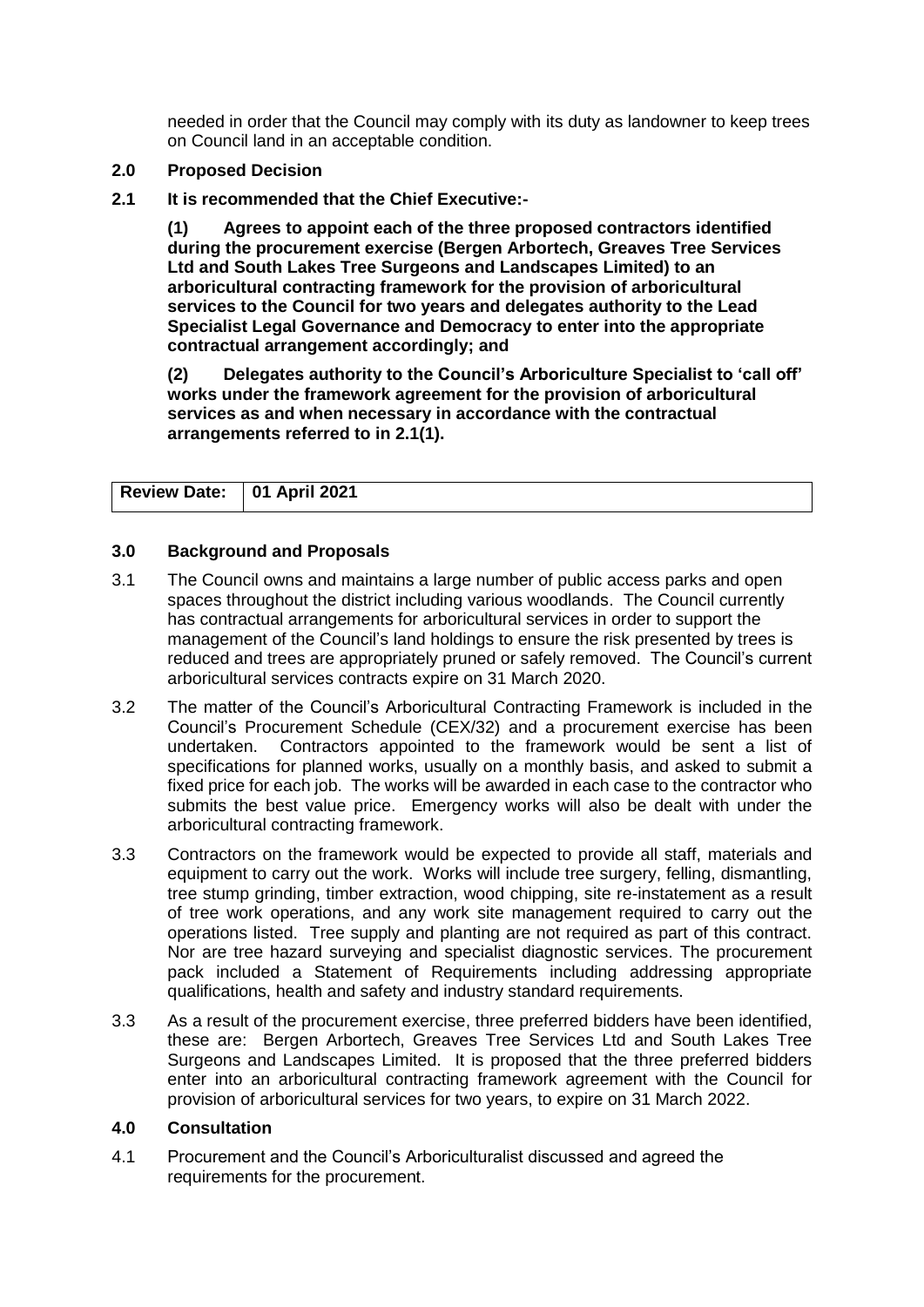#### **5.0 Alternative Options**

- 5.1 To not enter into any contracts for the provision of arboricultural services. This option is not advised because the Council's current arrangements for arboricultural services expire on 31 March 2020 and the Council has a duty as landowner to keep its trees in an acceptable condition.
- 5.2 To not appoint the proposed contractors to the arboricultural contracting framework; this option is not recommended as these contractors were identified in a competitive procurement process as the preferred bidders.

#### **6.0 Links to Council Priorities**

6.1 Provision of appropriate arboricultural services enables the Council to fulfil its duties as landowner and supports the management of the Council's land holdings to ensure the risk presented by trees is reduced and trees are appropriately pruned or safely removed.

#### **7.0 Implications**

#### **Financial, Resources and Procurement**

- 7.1 A procurement exercise has been carried out via the Chest. Tenders were received from 6 bidders. Further to scoring and analysis by Procurement the preferred contractors were identified as Bergen Arbortech, Greaves Tree Services Ltd and South Lakes Tree Surgeons and Landscapes Limited.
- 7.2 As works under the arboricultural contracting framework will be called off by the Council as and when needed, in response to emergency and planned works, the value of the arboricultural contracting framework is estimated to be approximately £150,000 in total for the three contractors taken together over the two year contract period.

#### **Human Resources**

7.2 Not applicable.

#### **Legal**

7.3 Legal Governance and Democracy Services Specialists have advised on the appropriate form of contract in this case. The Council has a duty as a landowner to ensure that all trees on Council land are kept in an acceptable condition and do not put people or property at unreasonable risk.

#### **Health, Social, Economic and Environmental**

- 7.4 Have you completed an Health, Social, Economic and Environmental Impact Assessment? No
- 7.5 If you have not completed an Impact Assessment, please explain your reasons: the arboricultural contacting framework applies equally to all areas of the district and enables the Council to respond to the need for works to be carried out wherever these arise.

#### **Equality and Diversity**

- 7.7 Have you completed an Equality Impact Analysis? No
- 7.8 If you have not completed an Impact Assessment, please explain your reasons: the impact of the arboricultural contracting framework applies equally to all areas of the district.